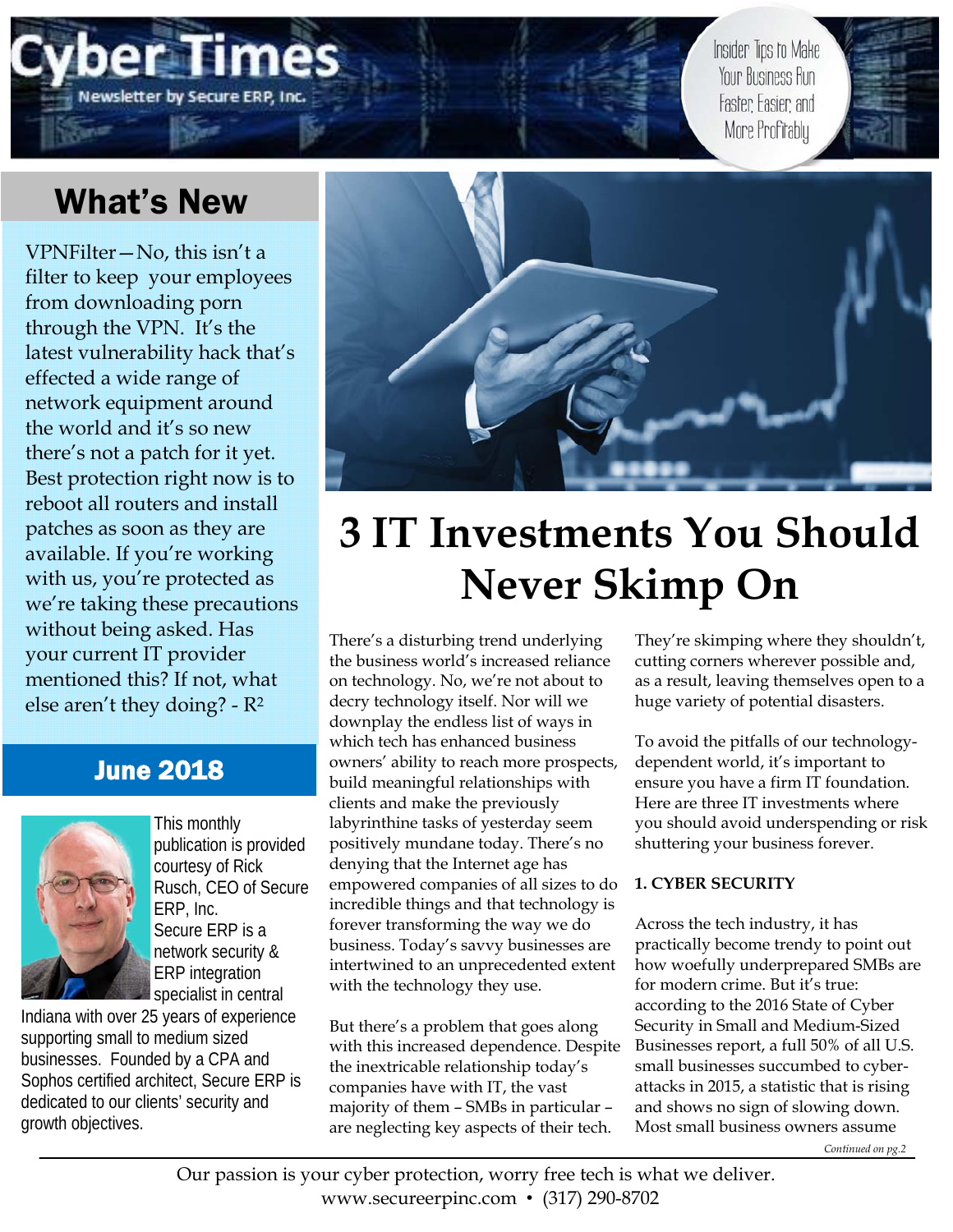#### *Continued from pg.1*

that since they're the "little guy," there's no reason why a well-equipped and highly trained team of hackers would ever target their meager stores of data. But, in fact, it's these hapless businesses that end up being the lowhanging fruit for these operations. Millions upon millions of dollars are stolen from SMBs each year, and most of it is gleaned via vicious ransomware.

#### **2. PROACTIVE TECH SUPPORT**

It's probably easy to imagine how a vicious cyber-attack could leave your business reeling, but there are equally insidious risks that could cost your business bigtime. Consider server failure, for example. No matter the caliber of equipment you're dealing with, failure is an inevitable risk of technology. But instead of being proactive, most business owners just assume that downtime is a fact of the modern world. As a result, 73% of businesses have had some type of operations interruption in the past five years, causing a staggering \$70 million loss, according to an infographic published in VentureBeat. The worst part? The vast majority of these outages are avoidable.

The fact is that a cheap "break-fix" technology technician is only there to put out fires, not to proactively prepare your business for success. By the time your break-fix IT

**"73% of businesses have had some type of operations interruption in the past five years, causing a staggering \$70 million loss."** 



guy shows up on the scene, the damage will already be done. This results in dramatically lowered efficiency and potentially thousands of dollars in lost sales – not to mention the cost of all those customers you lost while you were off dealing with a tech crisis. And that's only one example. Finicky software, stuttering computers and lost backups may seem like small issues until you're in the midst of disaster and the costs are adding up. It's better to avoid these catastrophes in the first place.

#### **3. TECH STRATEGIES TO BEAT THE COMPETITION**

Technology isn't just a crutch we use to make navigating the marketplace easier; it can equip us with a set of tools that allow us to actively surpass customer expectations and streamline our efficiency, lowering expenses and empowering our employees. You can bet on the fact that your competition is doing everything it possibly can to stay abreast of the latest technological trends. Don't let them pull ahead. Instead, invest in strategies and software that will trim away precious seconds from inefficient processes and enable you to focus on what really matters: making your business succeed.

## **Free Cyber Security Audit Will Reveal Where Your Computer Network Is Exposed And How To Protect Your Company Now**



At no cost or obligation, our highly skilled IT pros will come to your office and conduct a comprehensive cyber security audit to uncover loopholes in your company's IT security. After the audit is done, we'll prepare a customized "Report Of Findings" that will reveal specific vulnerabilities and provide a Prioritized Action Plan for getting these security problems addressed fast. This report and action plan should be a real eye opener for you since almost all of the businesses we've done this for discover they are completely exposed to various threats in a number of areas.

#### **To Get Started And Claim Your Free Assessment Now Call Our Office at 317-290-8702 (only 2 slots available, June 2018 only)**

Our passion is your cyber protection, worry free tech is what we deliver. www.secureerpinc.com • (317) 290-8702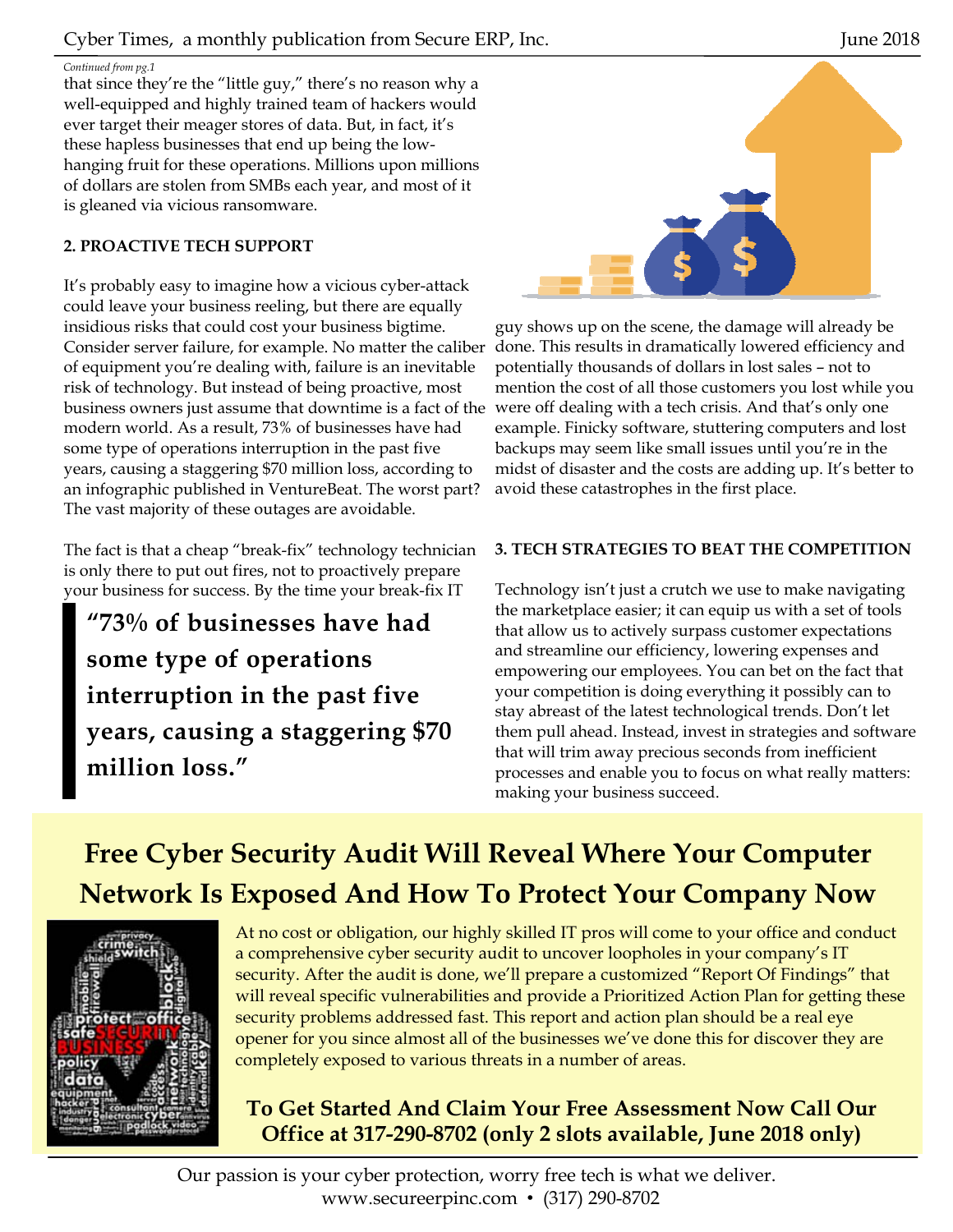### Cyber Security TIPs

#### BROWSWER HYGENE & PATCHING

When online accessing a banking site or any other application containing sensitive data, make sure you log out of the site and THEN close your browser. If you simply close your browser, some of the session information that a hacker can use to gain entry may still be accessible in the background.



Relying on Windows Updates alone doesn't touch the Four Horsemen of Cyber Vulnerabilities: Adobe Acrobat, Adobe Flash, Java, and your Browsers.

These applications often don't update themselves and aren't part of the Windows Update. Ensure your IT is patching all devices & applications.

Our Guardian Angel Monitoring automates this so you never have to worry about it. Find out more on our website:

**www.secureerpinc.com/network-security/**

OR Call **(317) 290-8702**

## **5 Practical Ways To Learn Something New In Business**

Based on my experience interviewing and advising over a thousand successful business leaders, I've come to the conclusion that great leaders aren't smarter, more hardworking or luckier than the rest of us. Most of their success comes down to the fact that they simply learn better than the rest of us.

The truth is that without too much cost or hassle, we can bolster our confidence and expertise to move toward the top of our field. Here are five practical ways to learn something new in business.

#### **1. READ 10 BOOKS.**

It's easy to start down the road toward mastering a topic. Go to Amazon, type in your chosen topic and read the 10 bestselling books that come up. Pay attention to the words and concepts that seem to matter the most. The total cost? About \$200.

#### **2. GO TO THE BEST WORKSHOP ON THE TOPIC.**

When I was learning about predictive analytics, I bought the book Predictive Analytics by Eric Siegel. I soon learned that the author hosted a huge conference on the topic under the same title, so I went to it as soon as I could. These meetups are an invaluable source of information no matter what you want to learn. The total cost is \$1,000 – \$15,000.

#### **3. INTERVIEW 10–100 EXPERTS FOR ADVICE.**



*Geoff Smart is chairman and founder of ghSMART. Geoff is co-author, with his colleague Randy Street, of the New York Times bestselling book, Who: A Method for Hiring, and the author of the No. 1 Wall Street Journal best-seller, Leadocracy: Hiring More Great Leaders (Like You) into Government. Geoff co-created the Topgrading brand of talent management. He is the Founder of two 501(c)(3) not-for-profit organizations. SMARTKids Leadership Program™ provides 10 years of leadership tutoring and the Leaders Initiative™ seeks to deploy society's greatest*  leaders into government. Geoff earned a BA in Economics with honors from *Northwestern University, an MA, and a PhD in Psychology from Claremont Graduate University.*

Our passion is your cyber protection, worry free tech is what we deliver. www.secureerpinc.com • (317) 290-8702

A year ago, I decided I wanted to learn more about digital marketing. Many of our clients at the time were struggling with the increasing digitization of demand creation. Rather than interview 10 experts, I made a target list and used referrals to interview over 100 experts on the topic. People are happy to have a 30-minute discussion about their favorite subjects to help you learn and get oriented. You know you are beginning to grasp a topic when you start to hear the same buzzwords and pieces of advice. The total cost is \$0 if you interview by phone.

#### **4 . HIRE SOMEONE AS A MENTOR OR PARTNER.**

You probably know a topic that an expert in another field would love to learn. Consider doing a "mentor swap" where you agree to exchange advice and pick each other's brains a couple times a year. The only thing better than having an expert mentor is hiring an expert full-time. The total cost for a mentor swap is \$0, but it costs much more to hire an expert fulltime.

#### **5. LEAD A PROJECT.**

You've heard the expression, "The best way to learn something is to teach it." It's always a good idea to run a project in an area of interest. When I see clients dive into these, they're often an expert from the beginning, but running the project boosts their expertise significantly.